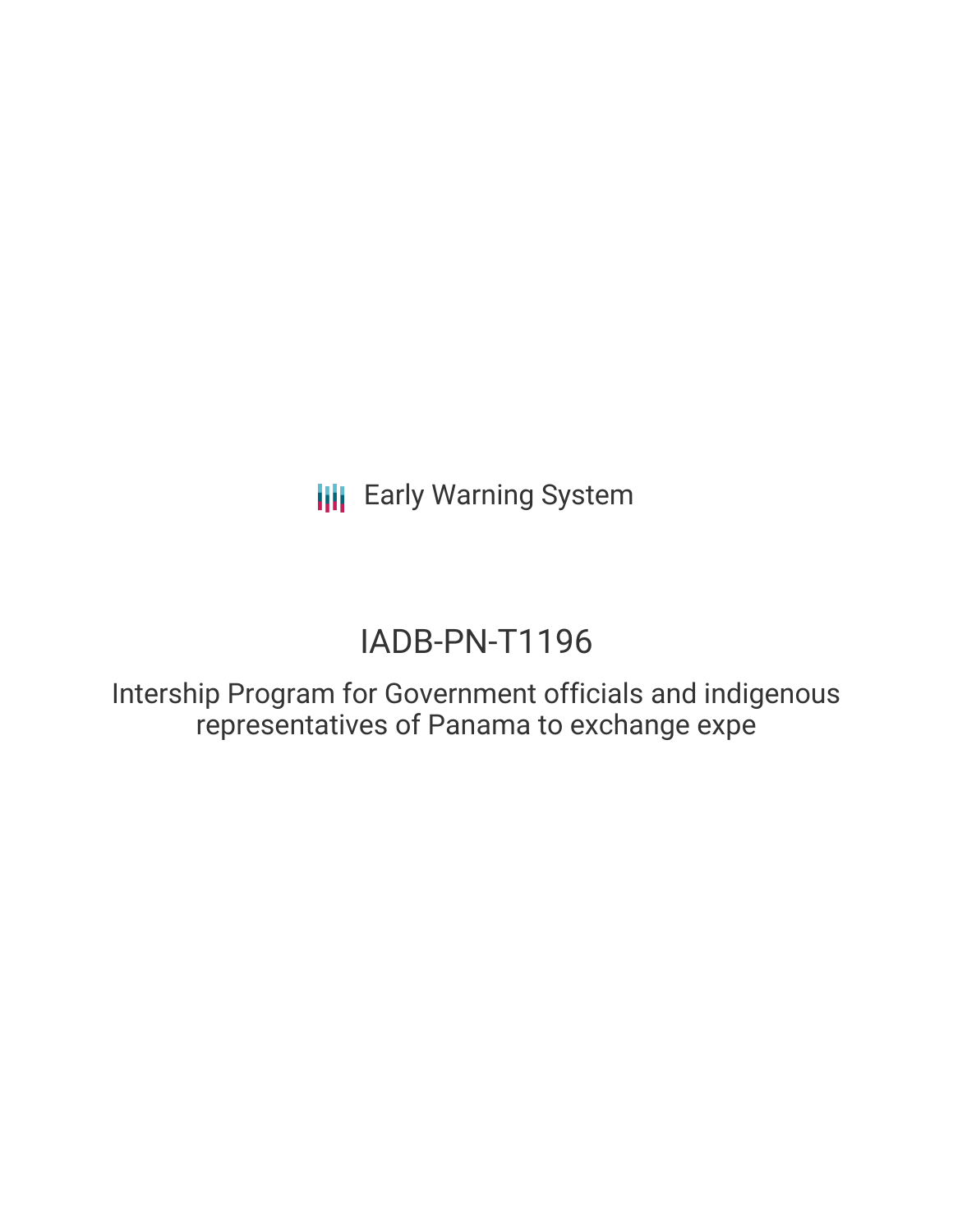



# Early Warning System

Intership Program for Government officials and indigenous representatives of Panama to exchange expe

#### **Quick Facts**

| <b>Countries</b>               | Panama                                 |
|--------------------------------|----------------------------------------|
| <b>Financial Institutions</b>  | Inter-American Development Bank (IADB) |
| <b>Status</b>                  | Active                                 |
| <b>Bank Risk Rating</b>        | U                                      |
| <b>Sectors</b>                 | <b>Technical Cooperation</b>           |
| <b>Investment Type(s)</b>      | Grant                                  |
| <b>Investment Amount (USD)</b> | $$0.02$ million                        |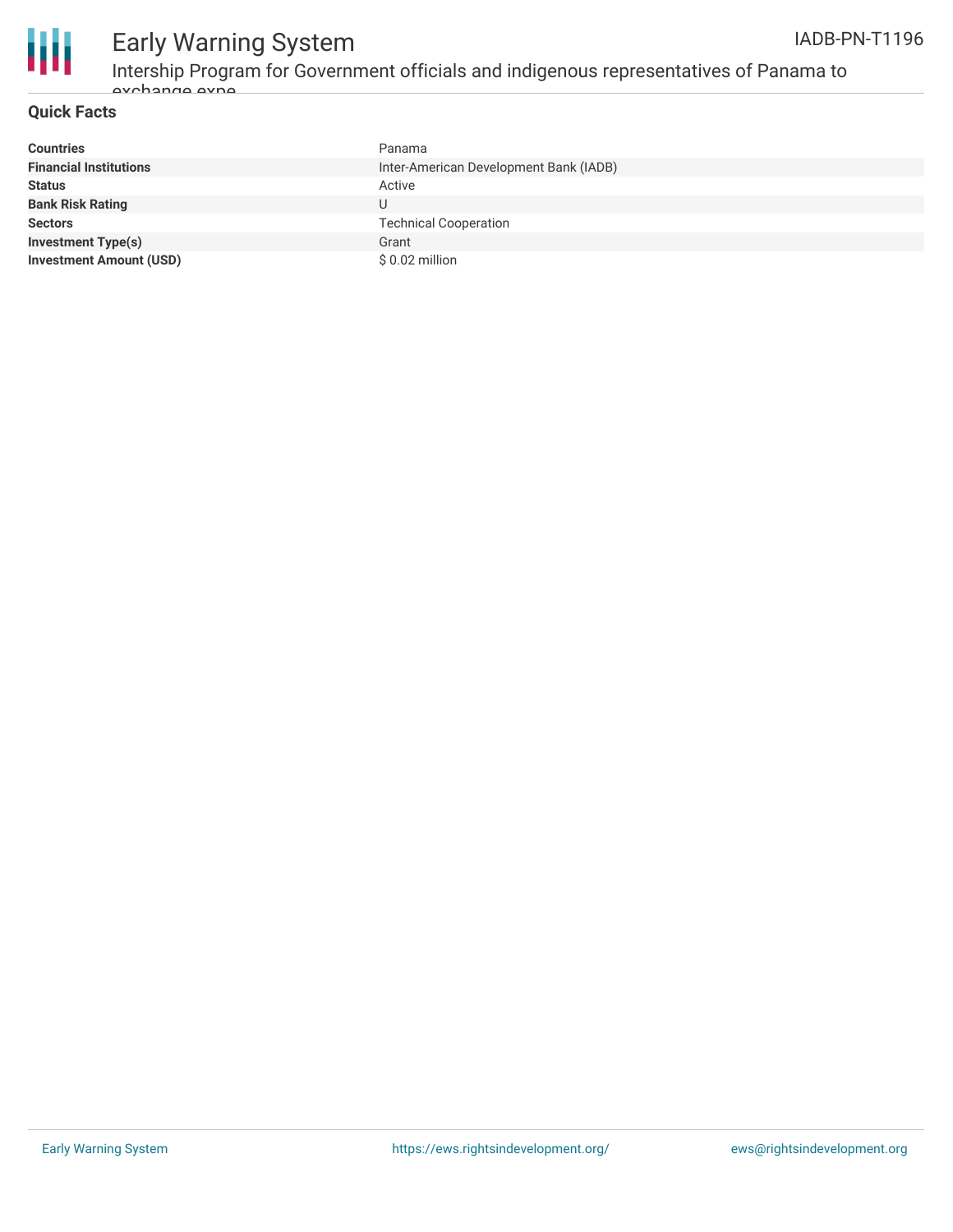

#### Early Warning System Intership Program for Government officials and indigenous representatives of Panama to IADB-PN-T1196

#### **Project Description**

exchange expe

From the IDB: "The objective is to facilitate knowledge exchange to identify good practices, lessons learned, and input in order to define a strategy aimed at developing the economic pillar of the National Development Plan for Indigenous peoples of Panama. The specific objectives are: - Increase knowledge on territorial economic development and financial inclusion policies for indigenous peoples in the Region and in Chile, specifically those executed by CORFO (CH-L1105 Programa de Desarrollo y Fomento Indígena). - Identify lessons learned and collect inputs from the dialogue and interactive exchange between productive and financial entities of Chile and Panama, specifically those focused on indigenous peoples in Chile (CORFO and regulatory entity (Comité interinstitucional del Programa de Desarrollo y Fomento Indígena) for the financial inclusion of indigenous peoples. - Know the Chilean experience regarding the political, regulatory, statistical, technological, and administrative framework to contribute in the design and implementation of a public policy in territorial economic development and financial inclusion for indigenous peoples of Panama."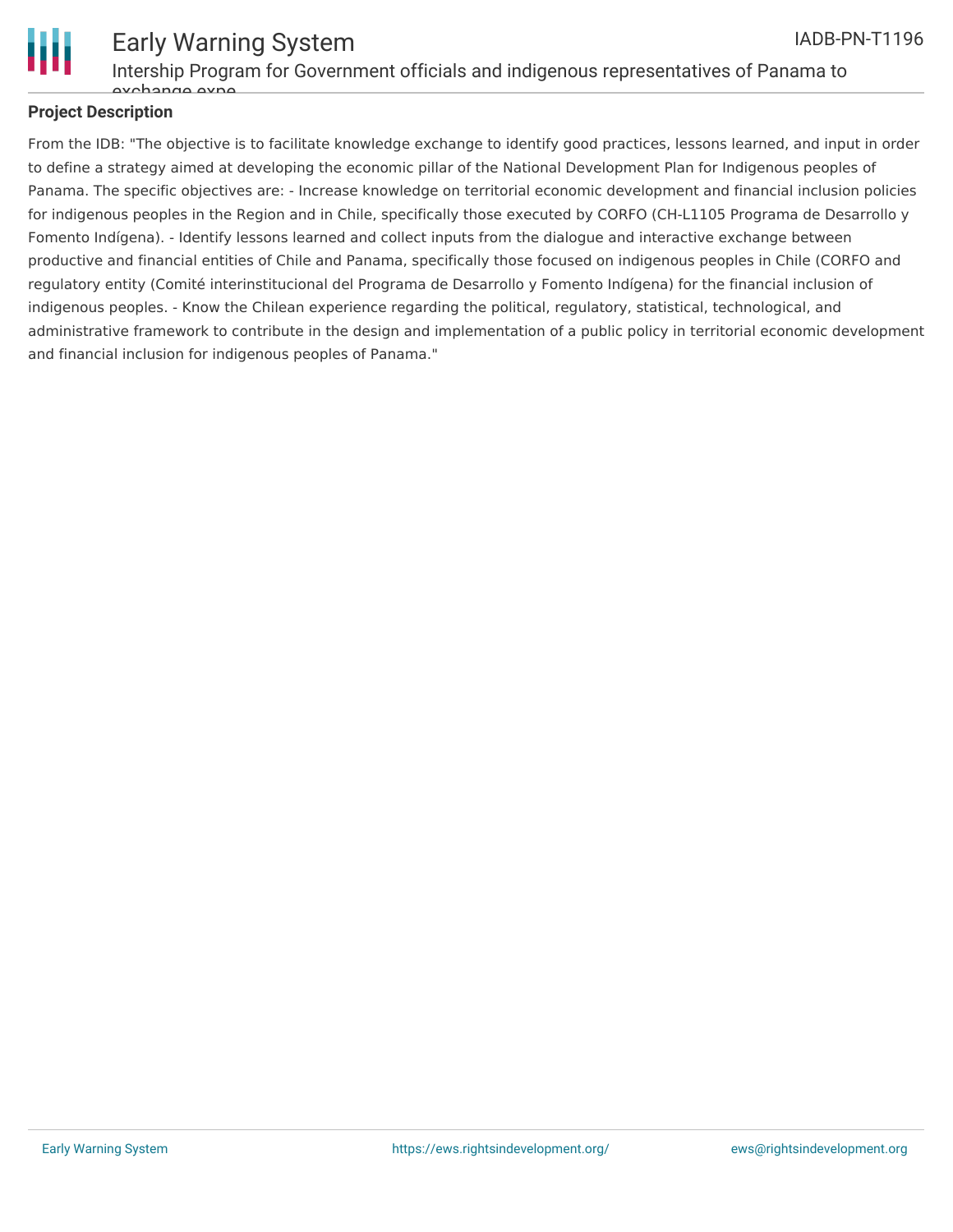

### Early Warning System

Intership Program for Government officials and indigenous representatives of Panama to exchange expe

#### **Investment Description**

• Inter-American Development Bank (IADB)